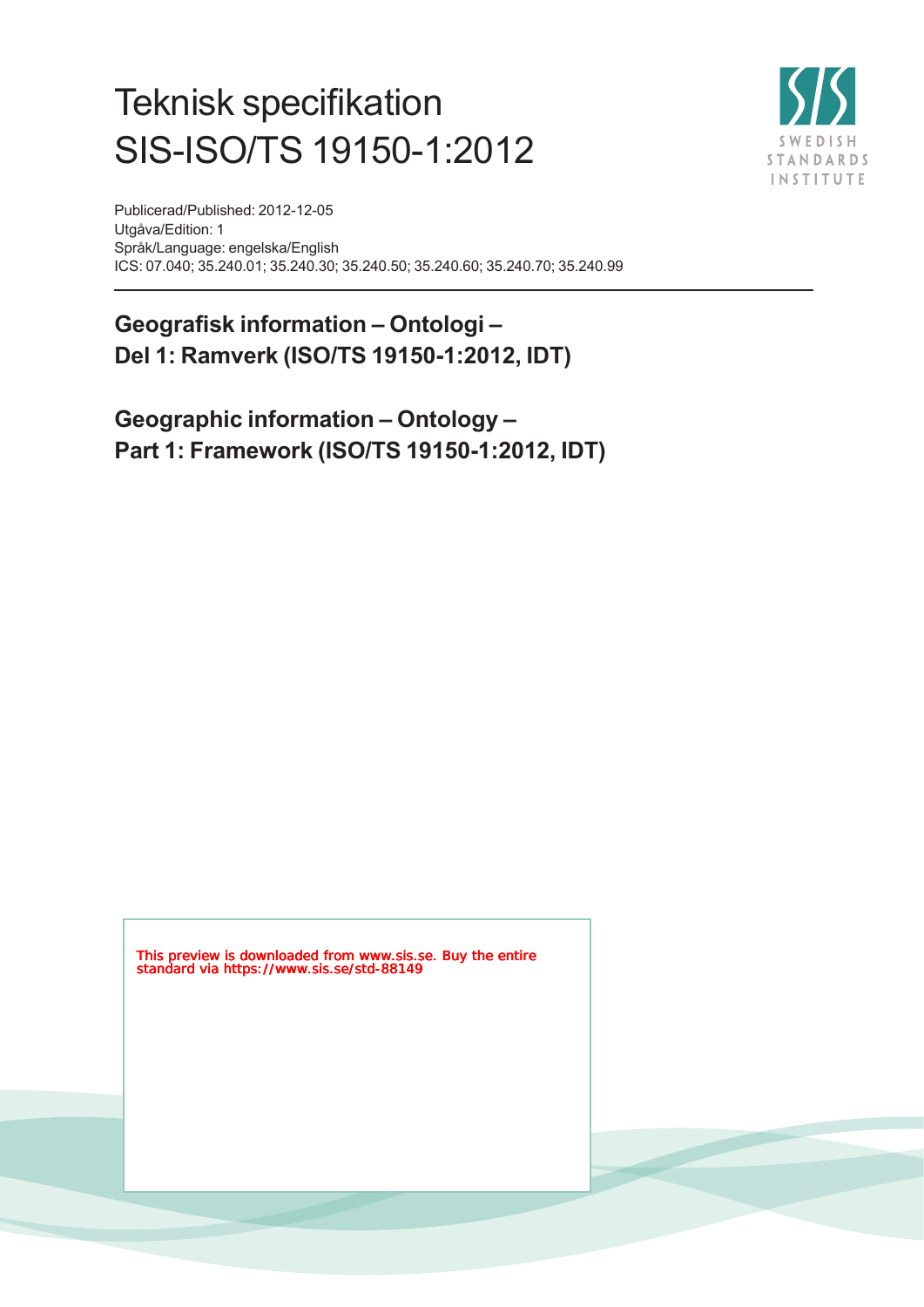# Standarder får världen att fungera

*SIS (Swedish Standards Institute) är en fristående ideell förening med medlemmar från både privat och offentlig sektor. Vi är en del av det europeiska och globala nätverk som utarbetar internationella standarder. Standarder är dokumenterad kunskap utvecklad av framstående aktörer inom industri, näringsliv och samhälle och befrämjar handel över gränser, bidrar till att processer och produkter blir säkrare samt effektiviserar din verksamhet.* 

#### **Delta och påverka**

Som medlem i SIS har du möjlighet att påverka framtida standarder inom ditt område på nationell, europeisk och global nivå. Du får samtidigt tillgång till tidig information om utvecklingen inom din bransch.

#### **Ta del av det färdiga arbetet**

Vi erbjuder våra kunder allt som rör standarder och deras tillämpning. Hos oss kan du köpa alla publikationer du behöver – allt från enskilda standarder, tekniska rapporter och standardpaket till handböcker och onlinetjänster. Genom vår webbtjänst e-nav får du tillgång till ett lättnavigerat bibliotek där alla standarder som är aktuella för ditt företag finns tillgängliga. Standarder och handböcker är källor till kunskap. Vi säljer dem.

#### **Utveckla din kompetens och lyckas bättre i ditt arbete**

Hos SIS kan du gå öppna eller företagsinterna utbildningar kring innehåll och tillämpning av standarder. Genom vår närhet till den internationella utvecklingen och ISO får du rätt kunskap i rätt tid, direkt från källan. Med vår kunskap om standarders möjligheter hjälper vi våra kunder att skapa verklig nytta och lönsamhet i sina verksamheter.

**Vill du veta mer om SIS eller hur standarder kan effektivisera din verksamhet är du välkommen in på www.sis.se eller ta kontakt med oss på tel 08-555 523 00.**

# Standards make the world go round

*SIS (Swedish Standards Institute) is an independent non-profit organisation with members from both the private and public sectors. We are part of the European and global network that draws up international standards. Standards consist of documented knowledge developed by prominent actors within the industry, business world and society. They promote cross-border trade, they help to make processes and products safer and they streamline your organisation.*

#### **Take part and have influence**

As a member of SIS you will have the possibility to participate in standardization activities on national, European and global level. The membership in SIS will give you the opportunity to influence future standards and gain access to early stage information about developments within your field.

#### **Get to know the finished work**

We offer our customers everything in connection with standards and their application. You can purchase all the publications you need from us - everything from individual standards, technical reports and standard packages through to manuals and online services. Our web service e-nav gives you access to an easy-to-navigate library where all standards that are relevant to your company are available. Standards and manuals are sources of knowledge. We sell them.

#### **Increase understanding and improve perception**

With SIS you can undergo either shared or in-house training in the content and application of standards. Thanks to our proximity to international development and ISO you receive the right knowledge at the right time, direct from the source. With our knowledge about the potential of standards, we assist our customers in creating tangible benefit and profitability in their organisations.

**If you want to know more about SIS, or how standards can streamline your organisation, please visit www.sis.se or contact us on phone +46 (0)8-555 523 00**



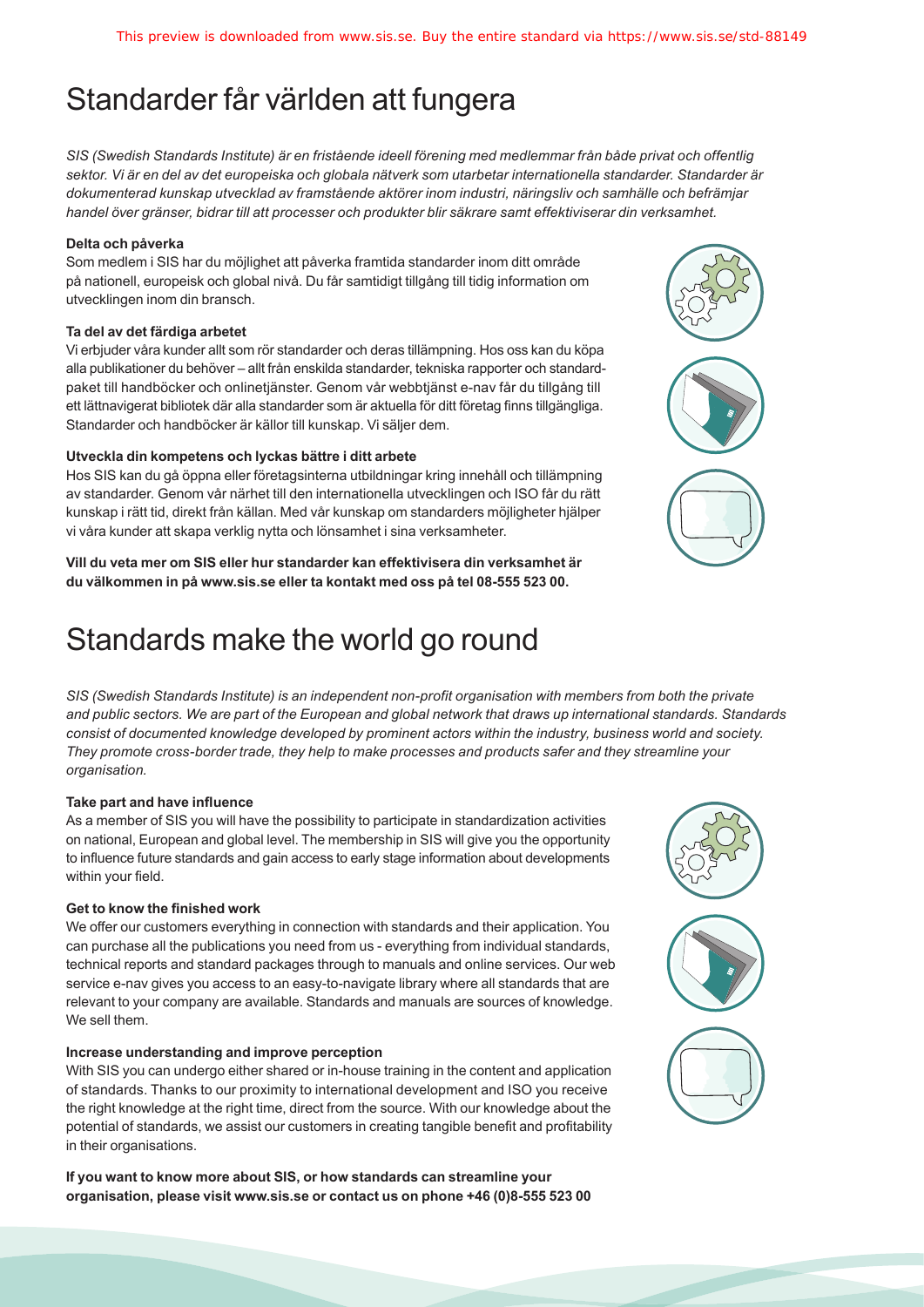Denna tekniska specifikation är inte en svensk standard. Detta dokument innehåller den engelska språkversionen av ISO/TS 19150-1:2012.

This Technical Specification is not a Swedish Standard. This document contains the English version of ISO/TS 19150-1:2012.

© Copyright/Upphovsrätten till denna produkt tillhör SIS, Swedish Standards Institute, Stockholm, Sverige. Användningen av denna produkt regleras av slutanvändarlicensen som återfinns i denna produkt, se standardens sista sidor.

© Copyright SIS, Swedish Standards Institute, Stockholm, Sweden. All rights reserved. The use of this product is governed by the end-user licence for this product. You will find the licence in the end of this document.

*Upplysningar om sakinnehållet i detta dokument lämnas av SIS, Swedish Standards Institute, telefon 08-555 520 00.*  Standarder kan beställas hos SIS Förlag AB som även lämnar allmänna upplysningar om nationell och internationell *standard.*

*Information about the content of this document is available from the SIS, Swedish Standards Institute, telephone +46 8 555 520 00. Standards may be ordered from SIS Förlag AB, who can also provide general information about national and international standards.*

Dokumentet är framtaget av kommittén för Ramverk för geodata, SIS/TK 323.

Har du synpunkter på innehållet i det här dokumentet, vill du delta i ett kommande revideringsarbete eller vara med och ta fram standarder inom området? Gå in på www.sis.se - där hittar du mer information.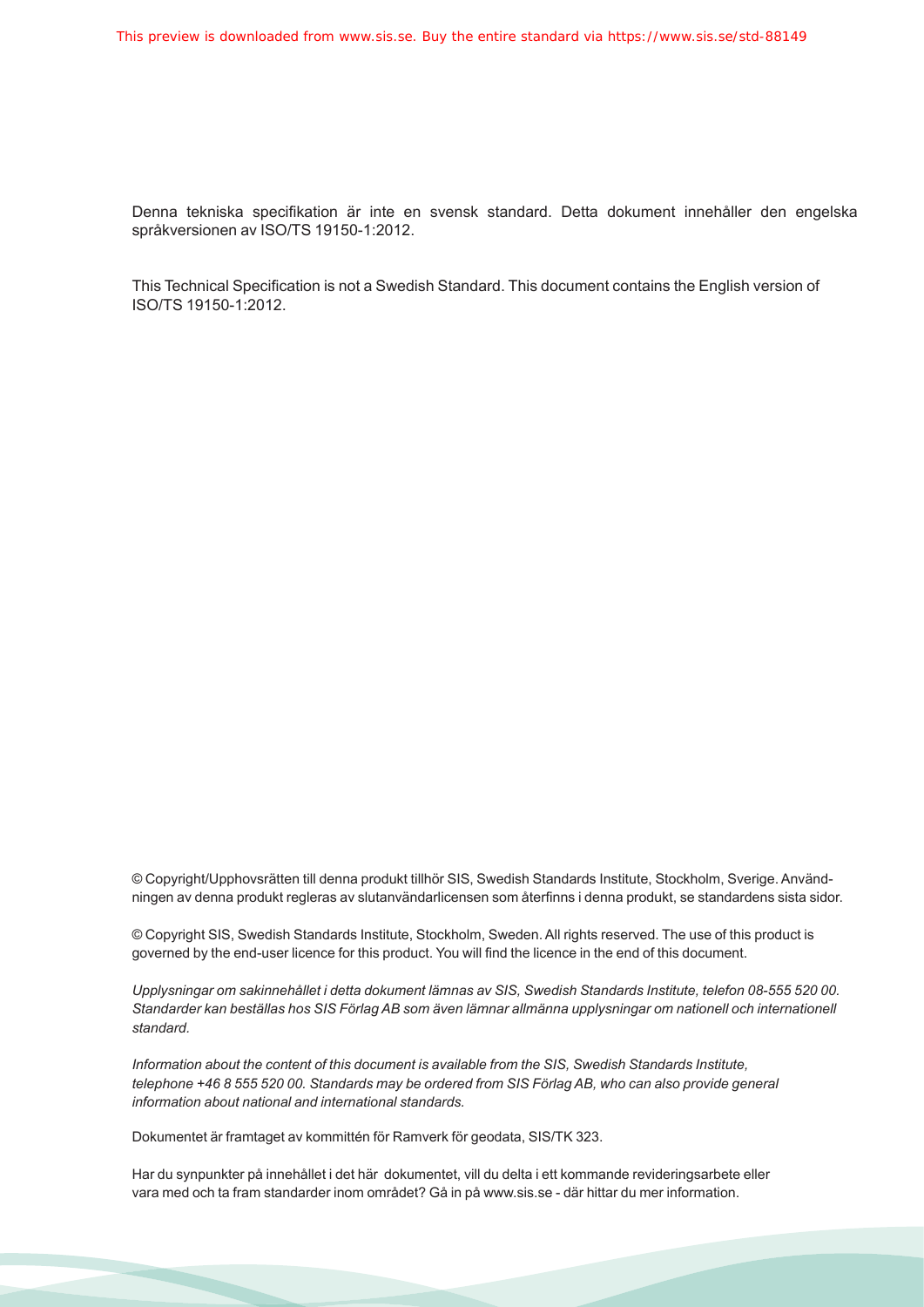This preview is downloaded from www.sis.se. Buy the entire standard via https://www.sis.se/std-88149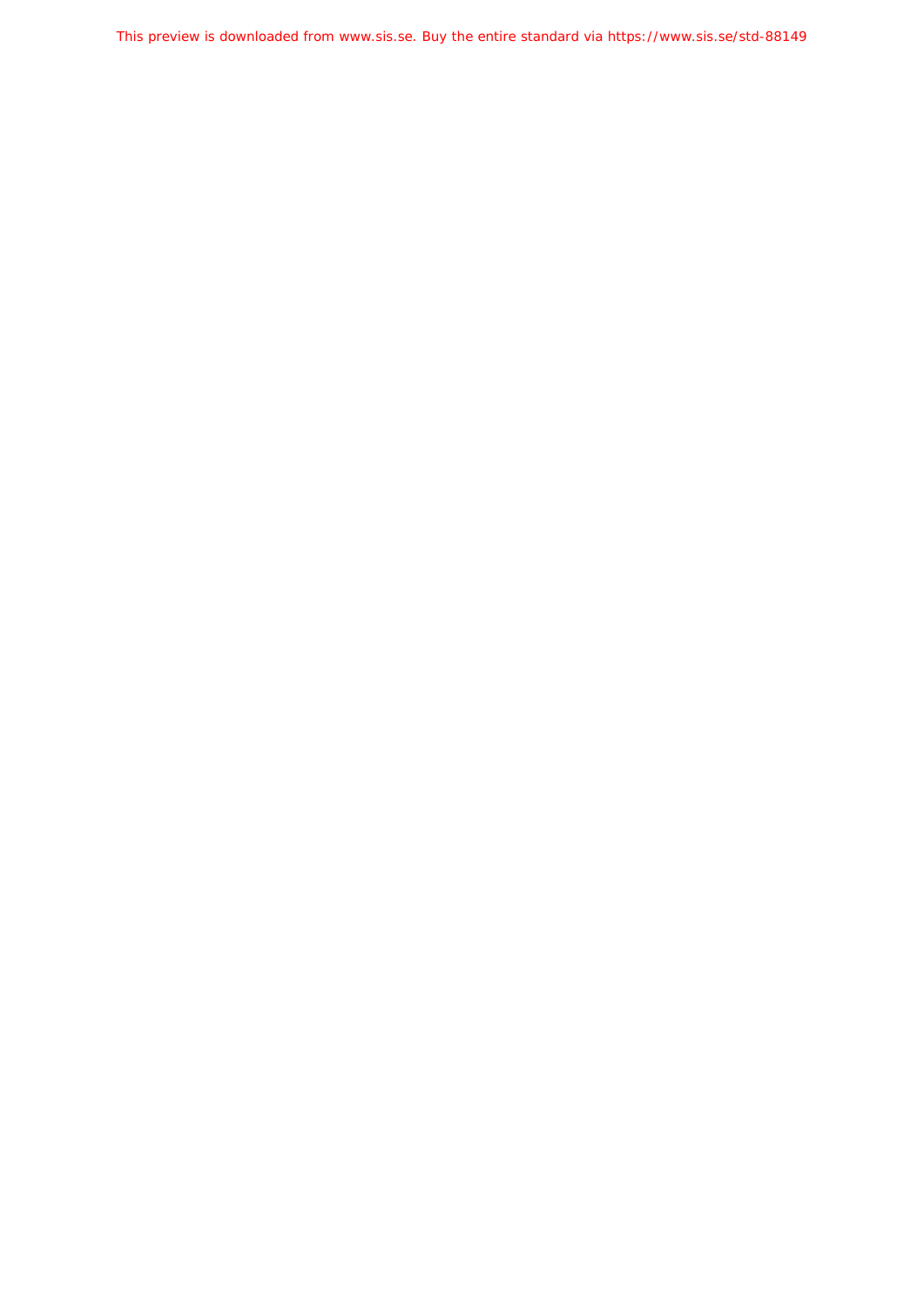# **Contents**

|   | $\textbf{For} \textbf{word} \textcolor{red}{} \textcolor{red}{} \textcolor{red}{iv} \textcolor{red}{iv}$                                                                                                                                                                                                                                                                                                                                                                |                                                              |  |
|---|-------------------------------------------------------------------------------------------------------------------------------------------------------------------------------------------------------------------------------------------------------------------------------------------------------------------------------------------------------------------------------------------------------------------------------------------------------------------------|--------------------------------------------------------------|--|
|   |                                                                                                                                                                                                                                                                                                                                                                                                                                                                         |                                                              |  |
| 1 |                                                                                                                                                                                                                                                                                                                                                                                                                                                                         |                                                              |  |
| 2 | $\textbf{Conformance} \textcolor{red}{}\textcolor{red}{\boldsymbol{1}} \textcolor{red}{\boldsymbol{2}} \textcolor{red}{\boldsymbol{3}} \textcolor{red}{\boldsymbol{4}} \textcolor{red}{\boldsymbol{5}} \textcolor{red}{\boldsymbol{7}} \textcolor{red}{\boldsymbol{6}} \textcolor{red}{\boldsymbol{7}} \textcolor{red}{\boldsymbol{6}} \textcolor{red}{\boldsymbol{7}} \textcolor{red}{\boldsymbol{1}} \textcolor{red}{\boldsymbol{1}} \textcolor{red}{\boldsymbol{1}}$ |                                                              |  |
| 3 |                                                                                                                                                                                                                                                                                                                                                                                                                                                                         |                                                              |  |
| 4 | Terms and definitions <b>Exercise According to the Contract of According Contract and According to the According Contract of According Contract of According Contract of According Contract of According Contract of According C</b>                                                                                                                                                                                                                                    |                                                              |  |
| 5 |                                                                                                                                                                                                                                                                                                                                                                                                                                                                         |                                                              |  |
| 6 | Ontology in geographic information <b>Manufacture of the Contract of Australian Contract of Australian Contract of Australian Contract of Australian Contract of Australian Contract of Australian Contract of Australian Contra</b>                                                                                                                                                                                                                                    |                                                              |  |
|   | 6.1                                                                                                                                                                                                                                                                                                                                                                                                                                                                     |                                                              |  |
|   | 6.2                                                                                                                                                                                                                                                                                                                                                                                                                                                                     |                                                              |  |
|   | 6.3                                                                                                                                                                                                                                                                                                                                                                                                                                                                     |                                                              |  |
| 7 |                                                                                                                                                                                                                                                                                                                                                                                                                                                                         |                                                              |  |
|   | 7.1                                                                                                                                                                                                                                                                                                                                                                                                                                                                     |                                                              |  |
|   | 7.2                                                                                                                                                                                                                                                                                                                                                                                                                                                                     |                                                              |  |
|   | 7.3                                                                                                                                                                                                                                                                                                                                                                                                                                                                     |                                                              |  |
|   | 7.4                                                                                                                                                                                                                                                                                                                                                                                                                                                                     |                                                              |  |
|   | 7.5                                                                                                                                                                                                                                                                                                                                                                                                                                                                     |                                                              |  |
|   | 7.6                                                                                                                                                                                                                                                                                                                                                                                                                                                                     |                                                              |  |
|   | 7.7                                                                                                                                                                                                                                                                                                                                                                                                                                                                     |                                                              |  |
|   | 7.8                                                                                                                                                                                                                                                                                                                                                                                                                                                                     |                                                              |  |
|   |                                                                                                                                                                                                                                                                                                                                                                                                                                                                         |                                                              |  |
|   |                                                                                                                                                                                                                                                                                                                                                                                                                                                                         |                                                              |  |
|   |                                                                                                                                                                                                                                                                                                                                                                                                                                                                         | Annex C (informative) Ontology matching <b>Example 27</b> 27 |  |
|   |                                                                                                                                                                                                                                                                                                                                                                                                                                                                         |                                                              |  |

Page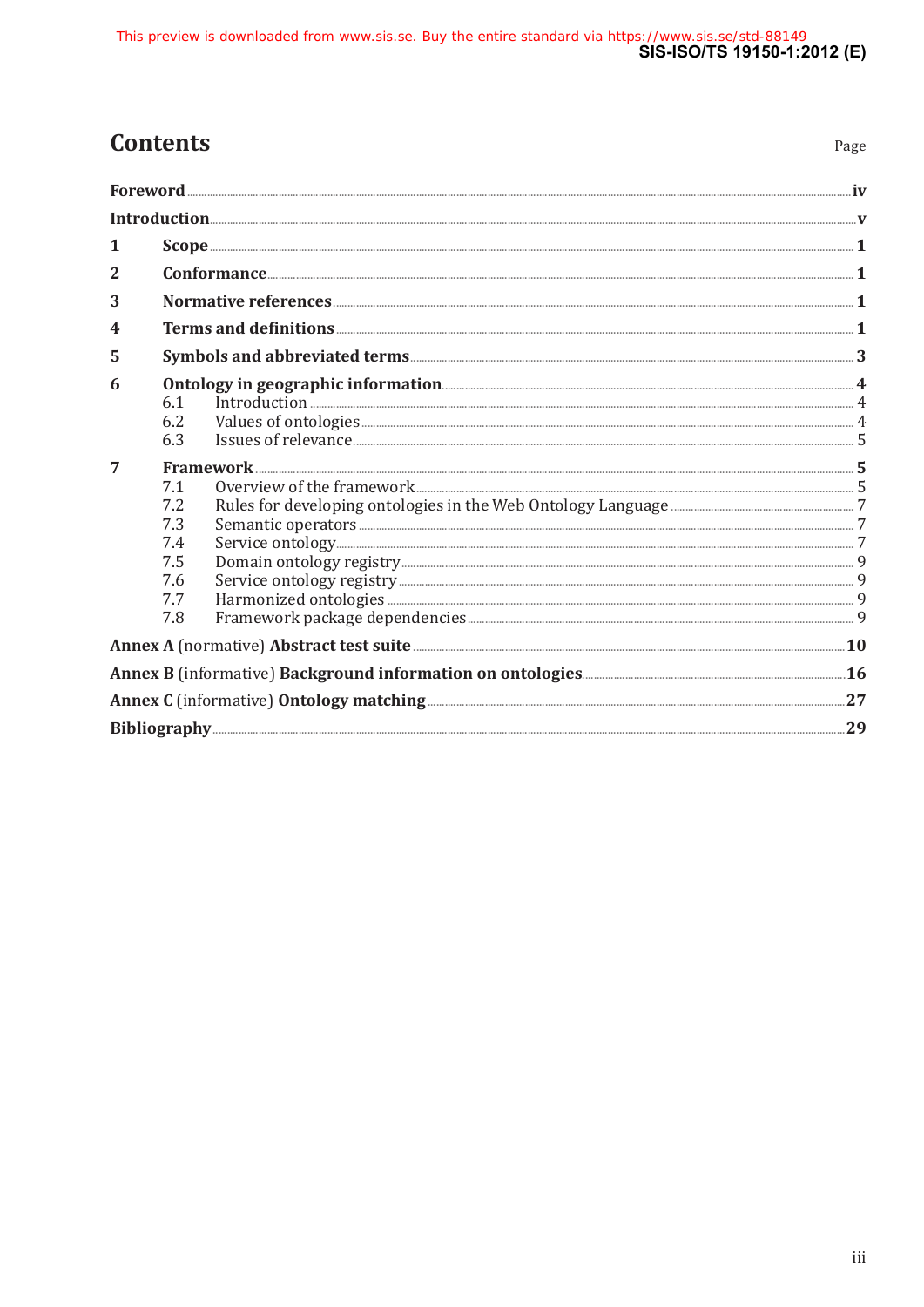# <span id="page-5-0"></span>**Foreword**

ISO (the International Organization for Standardization) is a worldwide federation of national standards bodies (ISO member bodies). The work of preparing International Standards is normally carried out through ISO technical committees. Each member body interested in a subject for which a technical committee has been established has the right to be represented on that committee. International organizations, governmental and non-governmental, in liaison with ISO, also take part in the work. ISO collaborates closely with the International Electrotechnical Commission (IEC) on all matters of electrotechnical standardization.

International Standards are drafted in accordance with the rules given in the ISO/IEC Directives, Part 2.

The main task of technical committees is to prepare International Standards. Draft International Standards adopted by the technical committees are circulated to the member bodies for voting. Publication as an International Standard requires approval by at least 75 % of the member bodies casting a vote.

In other circumstances, particularly when there is an urgent market requirement for such documents, a technical committee may decide to publish other types of normative document:

- an ISO Publicly Available Specification (ISO/PAS) represents an agreement between technical experts in an ISO working group and is accepted for publication if it is approved by more than 50 % of the members of the parent committee casting a vote;
- an ISO Technical Specification (ISO/TS) represents an agreement between the members of a technical committee and is accepted for publication if it is approved by 2/3 of the members of the committee casting a vote.

An ISO/PAS or ISO/TS is reviewed after three years in order to decide whether it will be confirmed for a further three years, revised to become an International Standard, or withdrawn. If the ISO/PAS or ISO/TS is confirmed, it is reviewed again after a further three years, at which time it must either be transformed into an International Standard or be withdrawn.

Attention is drawn to the possibility that some of the elements of this document may be the subject of patent rights. ISO shall not be held responsible for identifying any or all such patent rights.

ISO/TS 19150-1 was prepared by Technical Committee ISO/TC 211, *Geographic information/Geomatics*.

ISO/TS 19150 consists of the following parts, under the general title *Geographic information — Ontology*:

- *Part 1: Framework*
- *Part 2: Rules for developing ontologies in the Web Ontology Language (OWL)*1)

The following parts are under development:

- *Part 3: Semantic operators*
- *Part 4: Service ontology*
- *Part 5: Domain ontology registry*
- *Part 6: Service ontology registry*

<sup>1)</sup> To be published.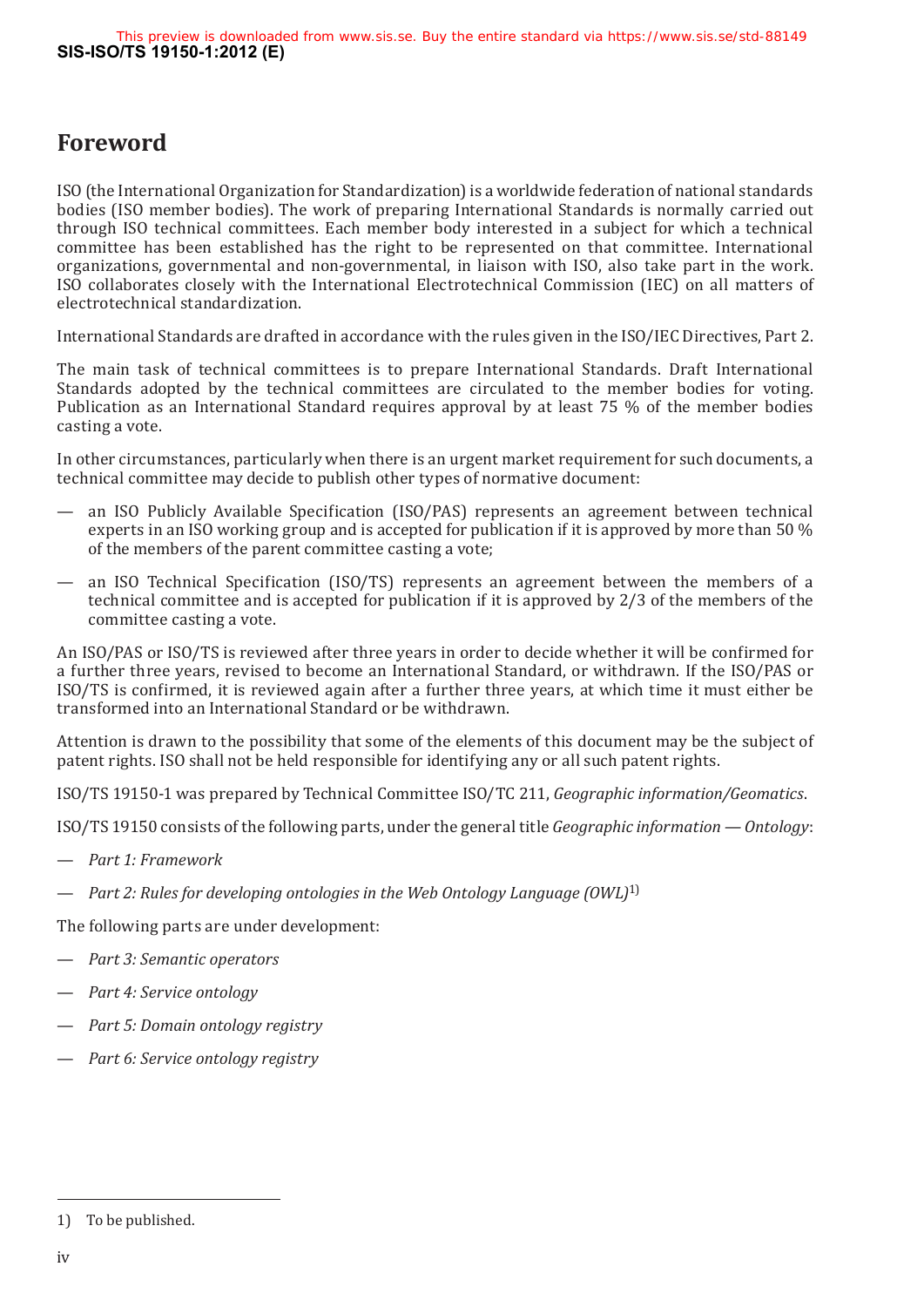# <span id="page-6-0"></span>**Introduction**

For more than two decades (since the World Wide Web was established) the web has been a network of data with proper syntax (structure) but without any meaning (semantics) to the machine. The Semantic Web has introduced the Web of data. The Semantic Web became an extension of the already existing web of data, by adding machine-processable data (with embedded semantics) as opposed to just documents. It can be seen as a tremendous worldwide open database that people can query from their own perspective, understanding, or abstraction of real world phenomena or events and get accurate, detailed, and appropriate answers. This approach involves reasoning capabilities based on ontologies. Following this path the notion of "Linked Data" has been introduced for data of various kinds, coming from different sources, to be connected together on the Web by the way of HTTP URIs. As a consequence, the Semantic Web and Linked Data bring new opportunities for the geographic information realm to lay out a new generation of standards in order to benefit from these in achieving semantic interoperability of geographic information.

Ontology consists of a formal representation of phenomena of a universe of discourse with an underlying vocabulary including definitions and axioms that make the intended meaning explicit and describe phenomena and their interrelationships. It supports the representation of concepts that supports the interpretation of data and reasoning to concur to semantic interoperability. Data from different disciplines including geographic information can be integrated and contribute to addressing from specific (e.g. oil spill) to global problems (e.g. climate change).

This Technical Specification defines a high level framework that structures the standards specifically addressing the semantics of geographic information through ontologies. The proposed other parts of the framework include:

ISO 19150‑2, *Geographic information — Ontology — Part 2: Rules for developing ontologies in the Web Ontology Language (OWL),* defines rules and guidelines for the development of ontologies in OWL-DL, including a mapping between UML class diagram elements and OWL-DL and rules for describing application schemas in OWL-DL.

ISO 19150‑3, *Geographic information — Ontology — Part 3: Semantic operators,* defines semantic proximity operators between concepts that complement geometric and temporal operators.

ISO 19150‑4, *Geographic information — Ontology — Part 4: Service ontology,* identifies the framework for service ontology and defines the description of Web services for geographic information in an ontology language.

ISO 19150‑5, *Geographic information — Ontology — Part 5: Domain ontology registry,* defines an international registry of geographic information domain ontologies and its maintenance.

ISO 19150‑6, *Geographic information — Ontology — Part 6: Service ontology registry,* defines an international registry of geographic information service ontologies and its maintenance.

These parts are completed with the ISO/TC 211 Harmonized ontologies that consist of a set of OWL-DL ontologies that translate and complement the ISO/TC 211 Harmonized models developed in UML.

This Technical Specification is intended to be used primarily by standards developers in geographic information. It can also benefit information system analysts, program planners and developers of ISO geographic information standards. It will improve understanding of the basic principles of semantic interoperability and their consistent application to geographic information.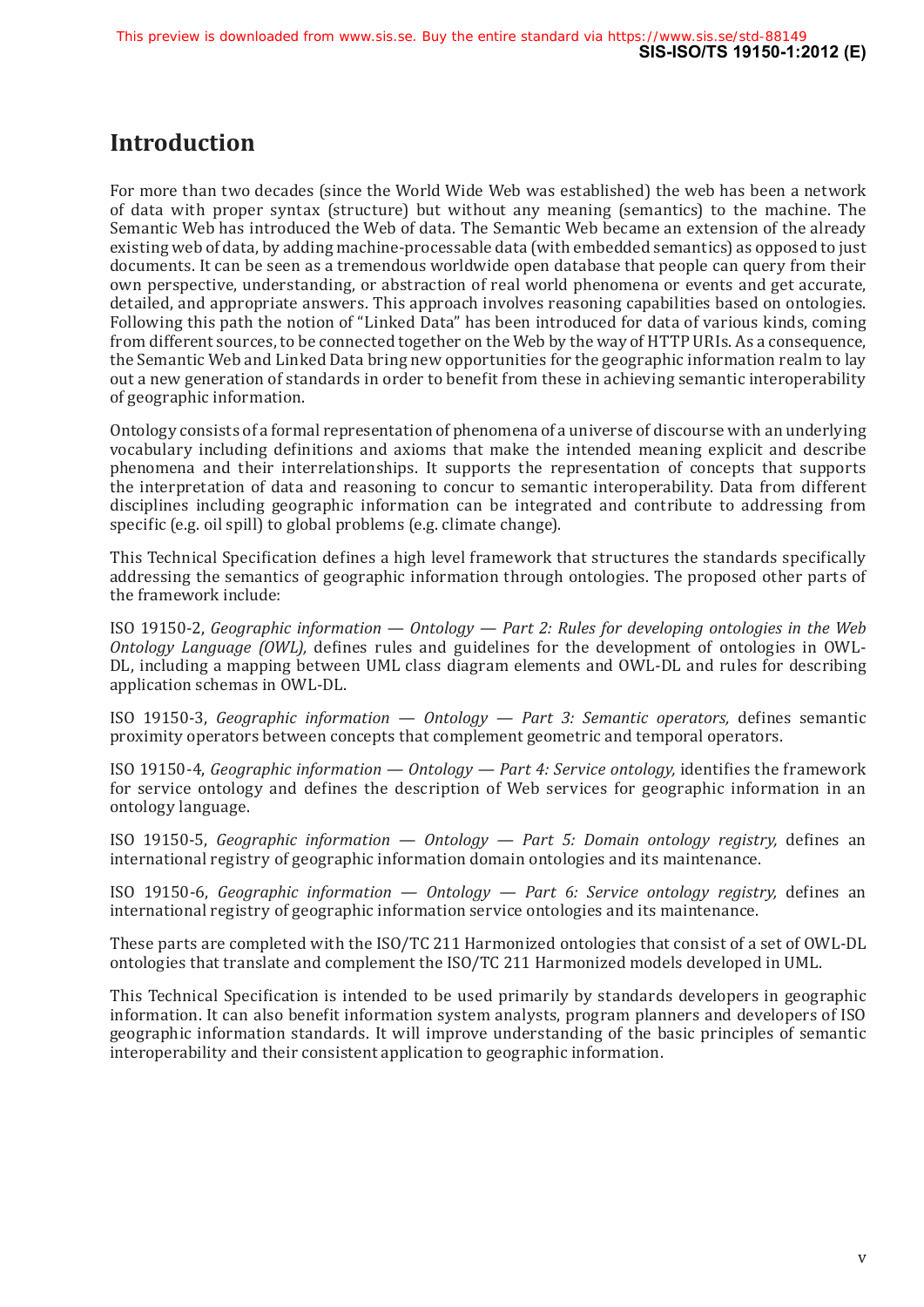**SIS-ISO/TS 19150-1:2012 (E)** This preview is downloaded from www.sis.se. Buy the entire standard via https://www.sis.se/std-88149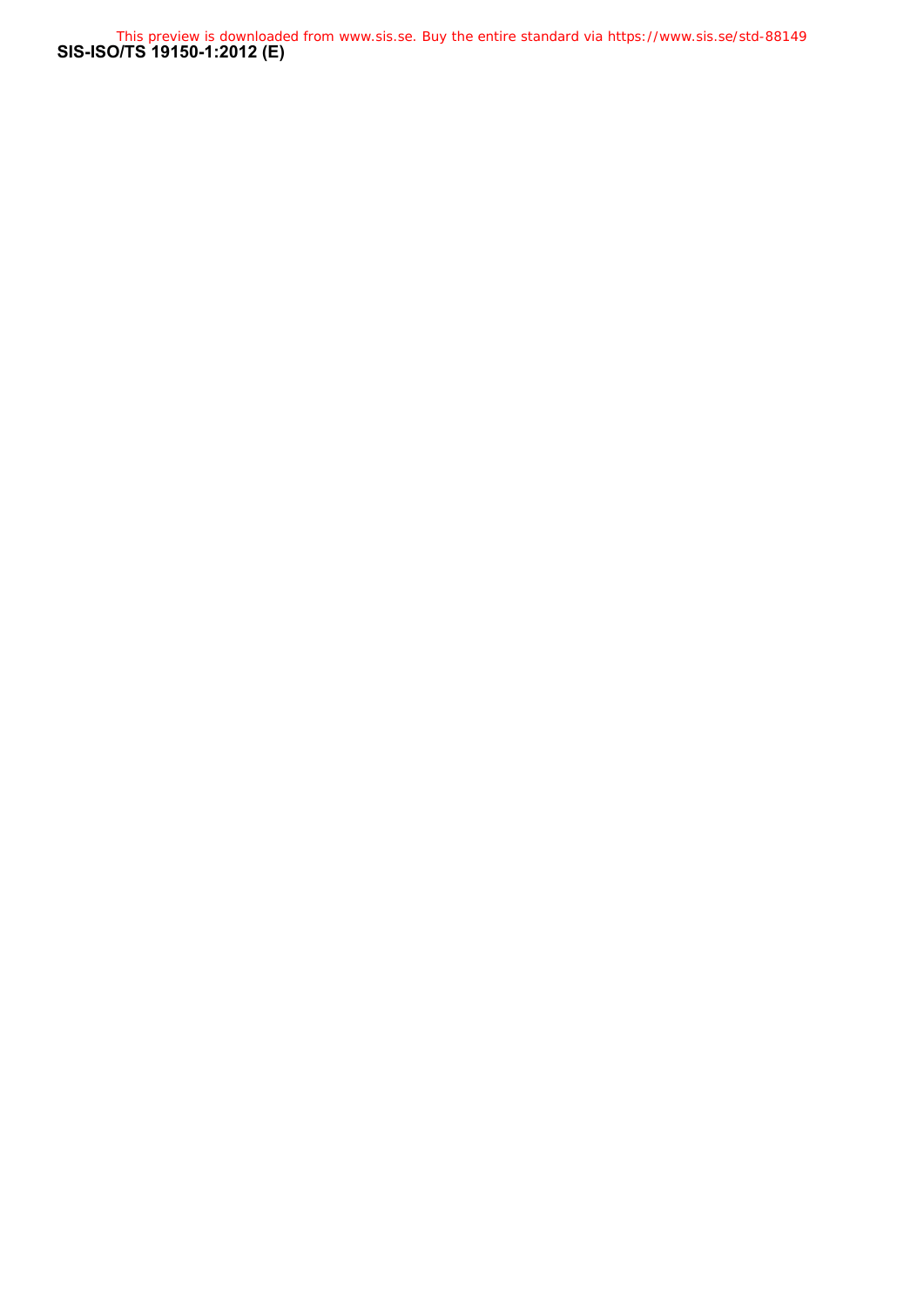# <span id="page-8-0"></span>**Geographic information — Ontology —**

# Part 1: **Framework**

## **1 Scope**

This Technical Specification defines the framework for semantic interoperability of geographic information. This framework defines a high level model of the components required to handle semantics in the ISO geographic information standards with the use of ontologies.

### **2 Conformance**

Any documents claiming conformance with this Technical Specification shall pass the requirements described in the abstract test suite presented in Annex A.

### **3 Normative references**

The following documents, in whole or in part, are normatively referenced in this document and are indispensable for its application. For dated references, only the edition cited applies. For undated references, the latest edition of the referenced document (including any amendments) applies.

ISO/TS 19103:2005, *Geographic information — Conceptual schema language*

ISO 19109:2005, *Geographic information — Rules for application schema*

ISO 19119:2005, *Geographic information — Services*

ISO 19135:2005, *Geographic information — Procedures for item registration*

### **4 Terms and definitions**

For the purpose of this document, the following terms and definitions apply.

#### **4.1**

#### **application schema**

*conceptual schema* (4.3) for *data* (4.4) required by one or more applications

[SOURCE: ISO 19101-1:—2), 4.1.2]

#### **4.2 conceptual model** model that defines concepts of a universe of discourse

[SOURCE: ISO 19101-1:—3), 4.1.5]

<sup>2)</sup> To be published.

<sup>3)</sup> To be published.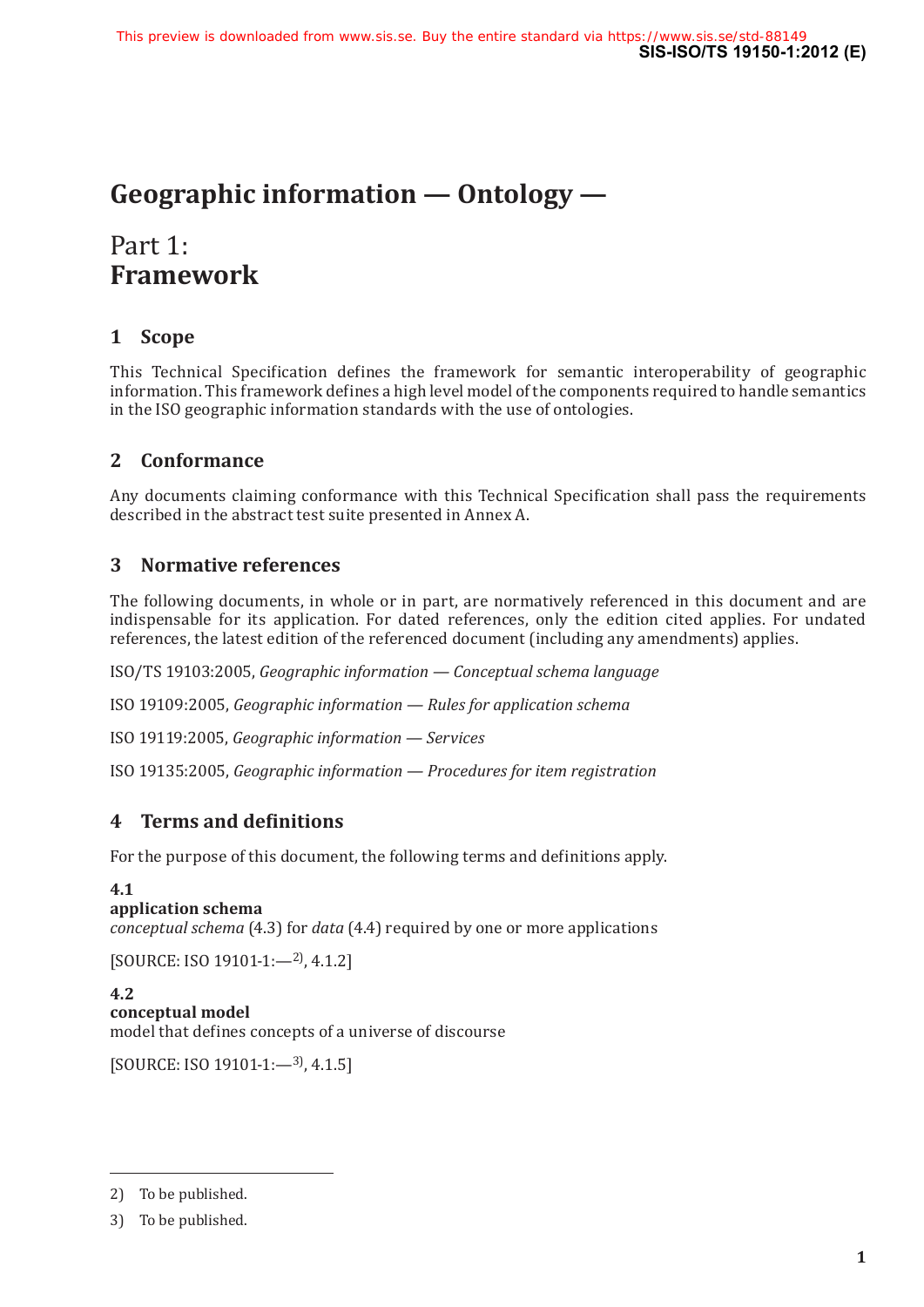**SIS-ISO/TS 19150-1:2012 (E)** This preview is downloaded from www.sis.se. Buy the entire standard via https://www.sis.se/std-88149

#### **4.3**

#### **conceptual schema**

formal description of a *conceptual model* (4.2)

 $[SOURCE: ISO 19101-1:—4, 4.1.6]$ 

#### **4.4**

**data**

reinterpretable representation of *information* (4.7) in a formalized manner suitable for communication, interpretation, or processing

[SOURCE: ISO/IEC 2382-1:1993, 01.01.02]

#### **4.5**

#### **feature**

abstraction of real world phenomena

[SOURCE: ISO 19101-1:-5<sup>5</sup>], 4.1.11]

#### **4.6**

#### **framework**

logical structure for classifying and organizing complex *information* (4.7)

[SOURCE: ISO/TS 27790:2009, 3.27]

#### **4.7**

#### **information**

*knowledge* (4.8) concerning objects, such as facts, events, things, processes, or ideas, including concepts, that within a certain context has a particular meaning

[SOURCE: ISO 2382-1:1993, 01.01.01]

#### **4.8**

**knowledge**

cognizance which is based on reasoning

NOTE Adapted from ISO 5127:2001, 1.1.3.14.

#### **4.9**

**metadata**

*data* (4.4) about data

[SOURCE: ISO 19115:2003, 4.5]

#### **4.10**

#### **ontology**

formal representation of phenomena of a universe of discourse with an underlying vocabulary including definitions and axioms that make the intended meaning explicit and describe phenomena and their interrelationships

[SOURCE: ISO 19101-1:-6<sup>6</sup>, 4.1.24]

#### **4.11**

#### **registry**

*information* (4.7) system on which a register is maintained

[SOURCE: ISO 19135:2005, 4.1.13]

<sup>4)</sup> To be published.

<sup>5)</sup> To be published.

<sup>6)</sup> To be published.